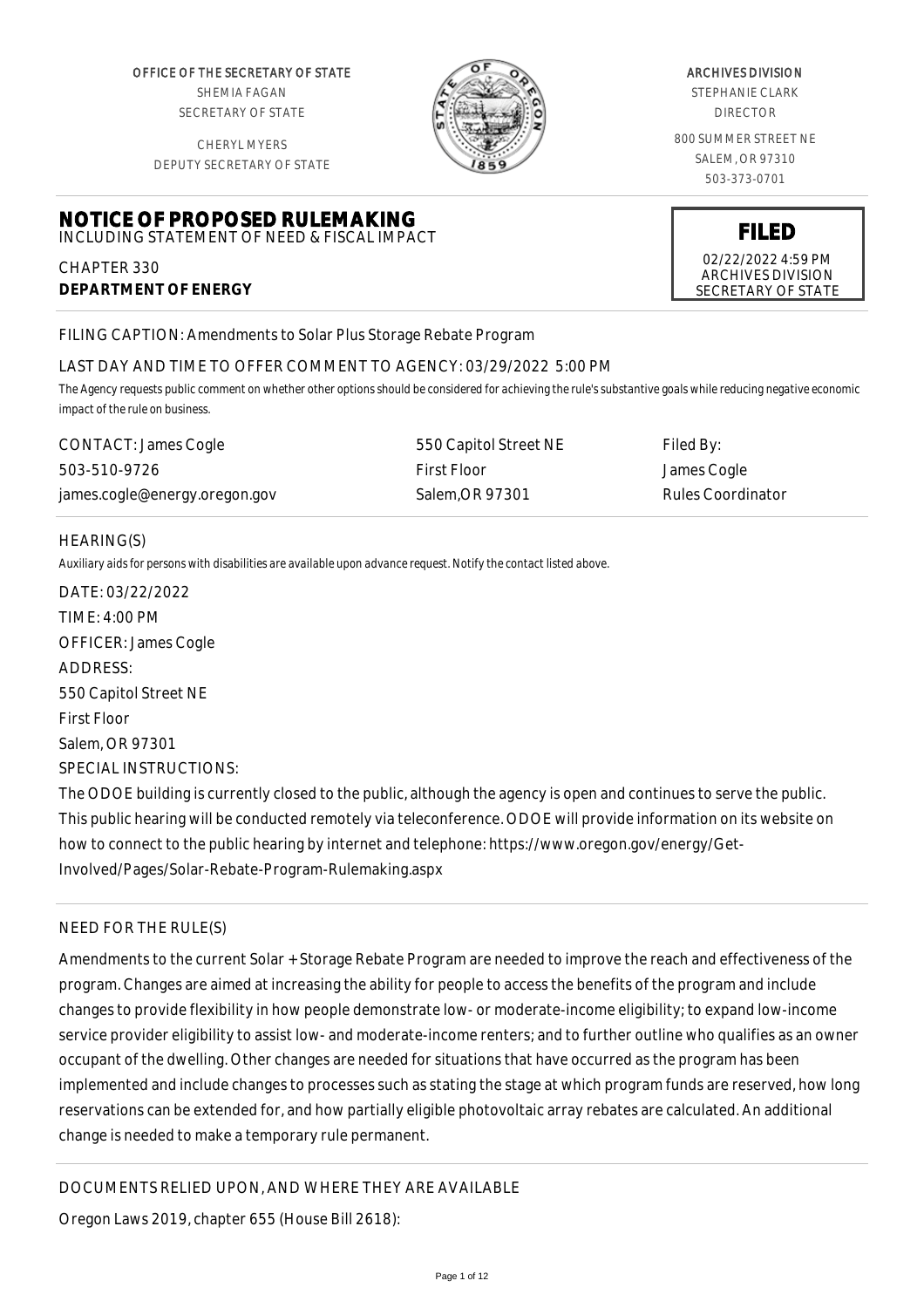# STATEMENT IDENTIFYING HOW ADOPTION OF RULE(S) WILL AFFECT RACIAL EQUITY IN THIS STATE

The proposed rule amendments are expected to have an overall positive effect on racial equity in Oregon, however the precise level of this effect cannot be known since uptake of the program is voluntary. An important goal of the solar plus storage rebate program is to expand access to renewable energy to low- or moderate-income Oregonians and lowincome service providers. The program requires at least 25 percent of funds to go to low- or moderate-income customers and low-income service providers.

The Oregon Department of Energy (ODOE) is attempting to increase access to the program for low- or moderateincome individuals by amending the program rules to allow individuals to submit federal tax transcripts as an alternative to Oregon tax transcripts. The expansion of low-income service provider eligibility is expected to provide improved access to the program and its benefits for low- or moderate-income renters. These changes are expected to have a positive impact on racial equity, however the level of this impact cannot be known since uptake of the program is voluntary and the program is constrained by existing demographics and home ownership structures. These amendments seek to improve access to the program which can provide community-level benefits.

While the highest percentage of all Oregonians in poverty, due to population demographics, self-identify as White (78%), the highest rates of poverty occur among Oregon's American Indian (29%), Black (36%), and Pacific Islander (36%) communities and communities of Hispanic origin (28%)(OHCS, 2016). Homeownership rates vary by race. Less than 50 percent of householders in Oregon who self-identified as Black alone (32.2 percent), American Indian and Alaska Native (44.8 percent), Native Hawaiian and Pacific Islander (33.4 percent), and Hispanic (40.8 percent) owned their home, as compared to 65.1 percent home ownership for those who self-identified as White alone (Joint Task Force Addressing Racial Disparities in Home Ownership, 2019).

Feedback during program implementation has led ODOE to make a change to the definition of residential customer to include an occupant who is the trustee of a trust that is the owner of the dwelling. This change is aimed at increasing the flexibility of the program and increasing access for Oregonians. In this instance those Oregonians whose access to the program will be enhanced are those whose home is owned under a trust. ODOE does not have demographic data for homes owned under a trust in order to accurately predict this impact. Other rule amendments involve programmatic housekeeping and are not considered to influence racial equity in Oregon and do not affect a particular community.

# Data sources

Oregon Housing and Community Services, 2016, https://www.oregon.gov/ohcs/data-research/Documents/rentalhousing/oregon-poverty-population-characteristics.xls

Joint Task Force Addressing Racial Disparities in Home Ownership. (2019) Report on Addressing Barriers to Home Ownership for People of Color in Oregon.

# FISCAL AND ECONOMIC IMPACT:

The rule amendments are expected to have no or minimal positive fiscal impact. Increasing the eligibility of low-income service providers has the potential to positively impact low- or moderate-income individuals, however, the program is voluntary and so the level of this impact cannot be known.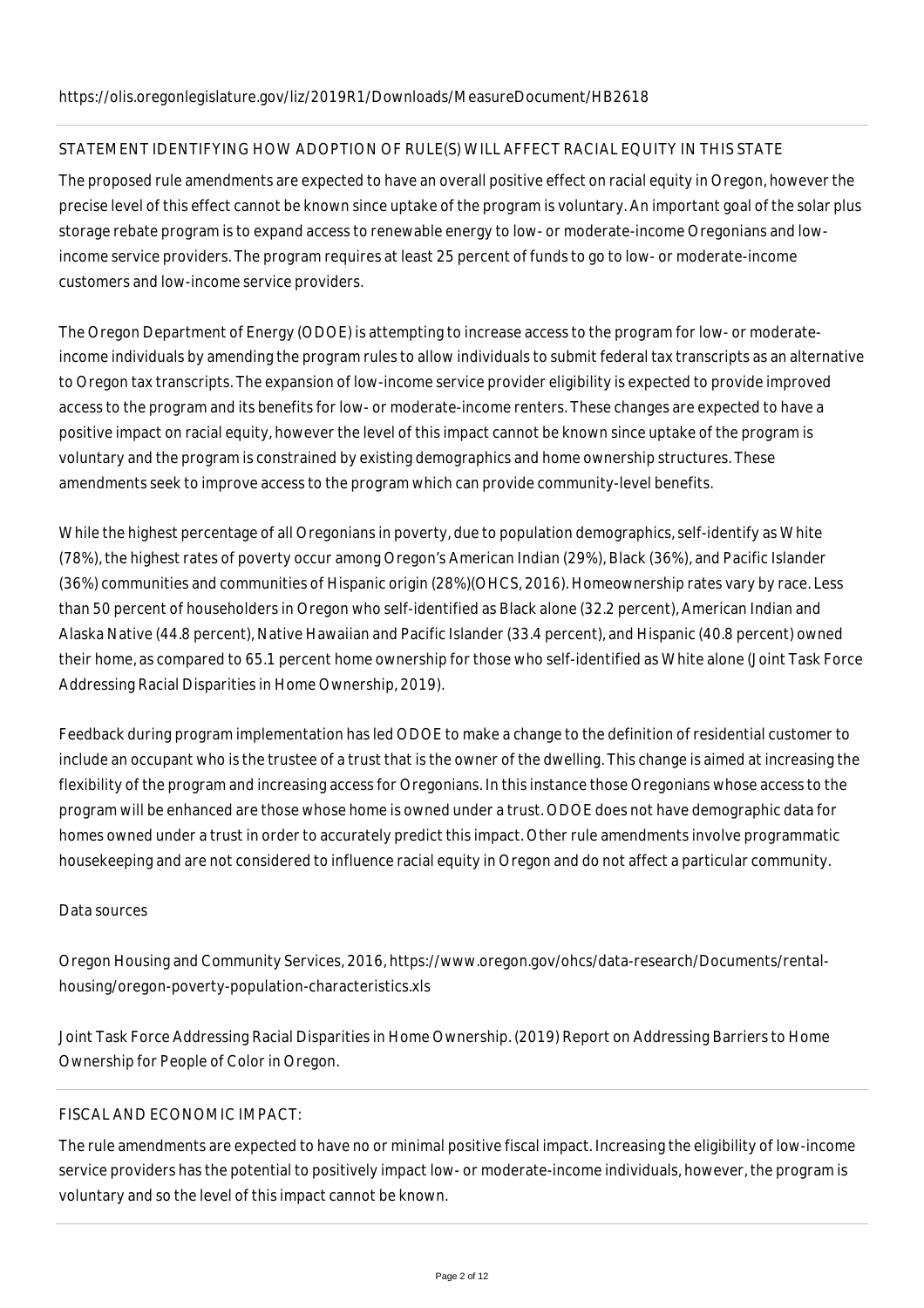## COST OF COMPLIANCE:

*(1) Identify any state agencies, units of local government, and members of the public likely to be economically affected by the rule(s). (2) Effect on Small Businesses: (a) Estimate the number and type of small businesses subject to the rule(s); (b) Describe the expected reporting, recordkeeping and administrative activities and cost required to comply with the rule(s); (c) Estimate the cost of professional services, equipment supplies, labor and increased administration required to comply with the rule(s).*

(1) No impact, though some low- or moderate-income individuals may be positively affected if they are the direct beneficiaries of a project offsetting utility expenses established through the rule amendment.

(2) (a) 57 approved contractors are subject to the rule, and more may be impacted if they become approved contractors.

(b) No expected change to activities and costs.

(c) No expected change to costs associated with professional services, equipment supplies, labor or administration.

DESCRIBE HOW SMALL BUSINESSES WERE INVOLVED IN THE DEVELOPMENT OF THESE RULE(S):

Solar and storage contractors were engaged directly during the public meetings and via the Oregon Solar and Storage Industries Association.

WAS AN ADMINISTRATIVE RULE ADVISORY COMMITTEE CONSULTED? NO IF NOT, WHY NOT?

Two public information meetings were conducted, the ability to submit written comments was made available, and outreach to key stakeholders was carried out. A rules advisory committee was not considered necessary following this public engagement.

### HOUSING IMPACT STATEMENT:

As required under ORS 183.530 and 183.534, the Department has considered the potential impact of these rules and believes these rules will cause no impact to the following costs for developing a typical 1,200 square foot detached single family dwelling on a 6,000 square foot parcel of land: (1) materials and labor costs (2) administrative construction or other costs (3) land costs, or (4) other costs.

### RULES PROPOSED:

330-240-0010, 330-240-0020, 330-240-0030, 330-240-0060, 330-240-0070, 330-240-0120, 330-240-0130, 330- 240-0170

### AMEND: 330-240-0010

RULE SUMMARY: Changes expand the definition of a residential customer to include an occupant who is the trustee of a trust that is the owner of a residential dwelling. Other changes align rules with statute.

CHANGES TO RULE:

### 330-240-0010

### Definitions for Division 240

(1) "Completion date" means the date as of which a solar electric system or paired solar and storage system has passed its final inspection by the authority having jurisdiction. ¶

(2) "Contractor" has the definition given in Oregon Laws 2019 Chapter 655 Section 1(1) and means a person whose trade or business consists of offering for sale solar electric systems or paired solar and storage systems or of providing construction, installation, or design services for solar electric systems or paired solar and storage systems. ¶

(3) "DC" means direct current electricity. ¶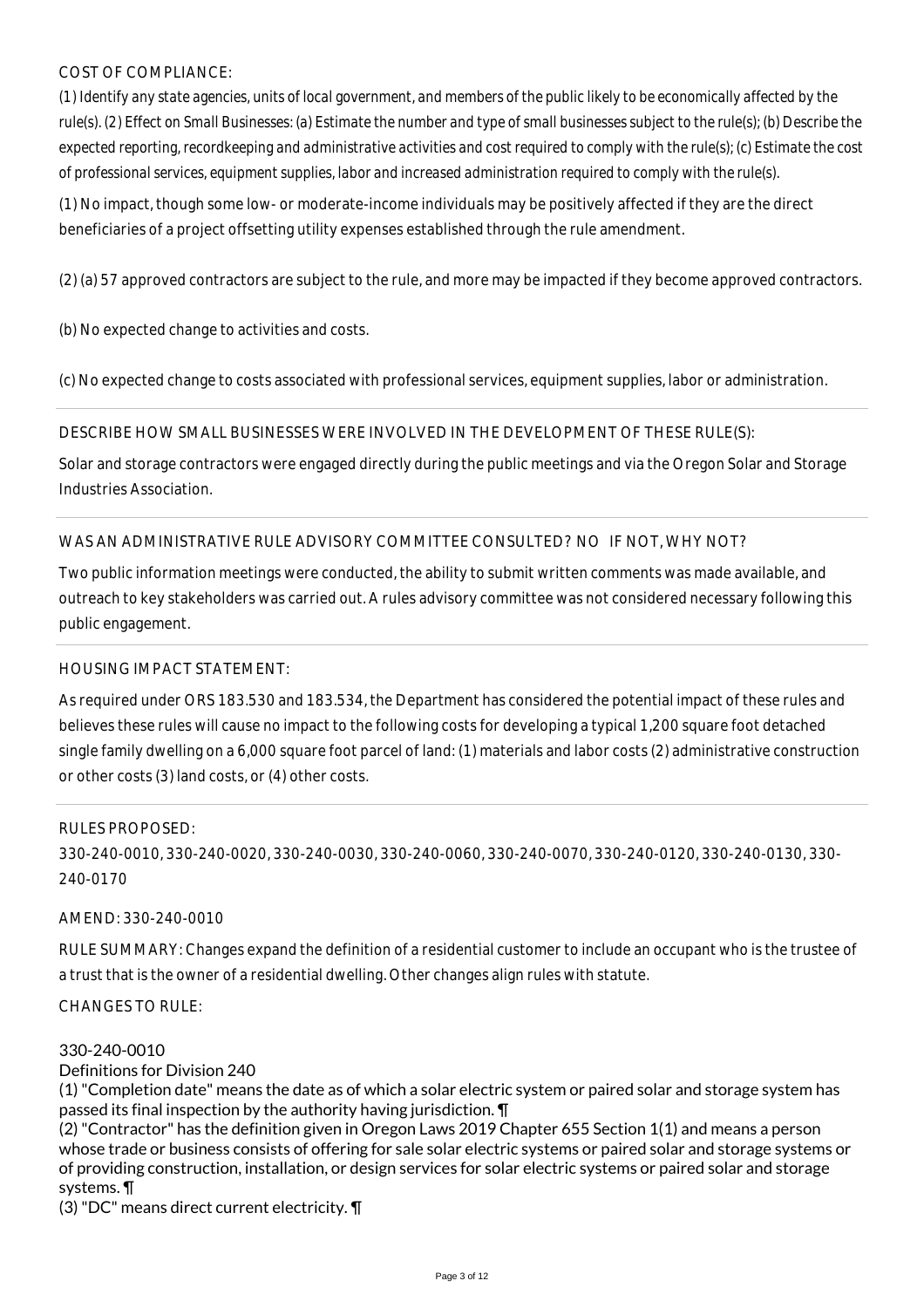(4) "Department" means the Oregon Department of Energy. ¶

(5) "Director" means the director of the Oregon Department of Energy. ¶

(6) "Eligible project cost" means the costs allowed for determining the rebate, including solar photovoltaic modules, mounting structure and hardware, associated electrical equipment, energy storage system equipment, and labor costs. ¶

(7) "Energy storage system" has the definition given in Oregon Laws 2019 Chapter 655 Section 1(3) and means commercially available technology that is capable of retaining energy, storing the energy for a period of time, and transmitting the energy after storage. ¶

(8) "Household" means all individuals who reside in the place of residence, including all family members and roommates who are not related and not part of a separate lease agreement. ¶

(9) "Ineligible project cost" means the costs not allowed for determining the rebate, including, but not limited to, financing charges, maintenance costs, service contracts, extended warranties, reroofing, or costs for auxiliary distribution systems such as electric vehicle charging stations. ¶

(10) "Low- or moderate-income residential customer" means a residential electrical utility customer whose household income is less than or equal to 100 percent of state median income adjusted for household size. **T** (11) "Net cost" has the definition given in Oregon Laws 2019 Chapter 655 Section 1(5) and means the actual cost of the purchase, construction, and installation of a solar electric system or a paired solar and storage system, minus any incentive received for the system from the electric utility serving the customer for which the system is installed. ¶

(12) "Paired solar and storage system" has the definition given in Oregon Laws 2019 Chapter 655 Section 1(6) and means a solar electric system and an energy storage system purchased, constructed, and installed together by the same contractor and paired such that the energy storage system is capable of providinges storage capacity for electrical energy produced by the solar electrical system. ¶

(13) "Program" means the solar plus storage rebate program established by Oregon Laws 2019, chapter 655 (House Bill 2618). ¶

(14) "Purchase date" means the date that a contract for purchase of a solar energy system or paired solar and storage system is signed by both the contractor and the customer for which the system is installed. ¶

(15) "Residential customer" means the owner-occupant of a residential dwelling.¶

(16) "Residential paired solar and storage system" means a set of standalone components necessary to collect and deliver solar and storage energy to a dwelling. Systems qualifying for residential rebates may not be part of a larger system or share components such as racking with other solar electric or paired solar and storage systems. ¶ (17) "Residential solar electric system" means a set of standalone components necessary to collect and deliver solar energy to a dwelling. A system qualifying for a general residential or low- or moderate-income residential rebate may not be part of a larger system or share components such as racking with other solar electric or paired solar and storage systems. An occupant who is the trustee of a trust that is the owner of a residential dwelling, is considered to meet the definition of residential customer.¶

(186) "Solar electric system" has the definition given in Oregon Laws 2019 Chapter 655 Section 1(7) and means any system, mechanism or series of mechanisms, including photovoltaic systems, that uses solar radiation to generate electrical energy. ¶

(197) "Utility incentive" means financial assistance that lowers the capital cost of a solar electric system or paired solar and storage system and that is provided directly from an electric utility as defined in ORS 757.600 or from funds provided by the Energy Trust of Oregon pursuant to ORS 757.612.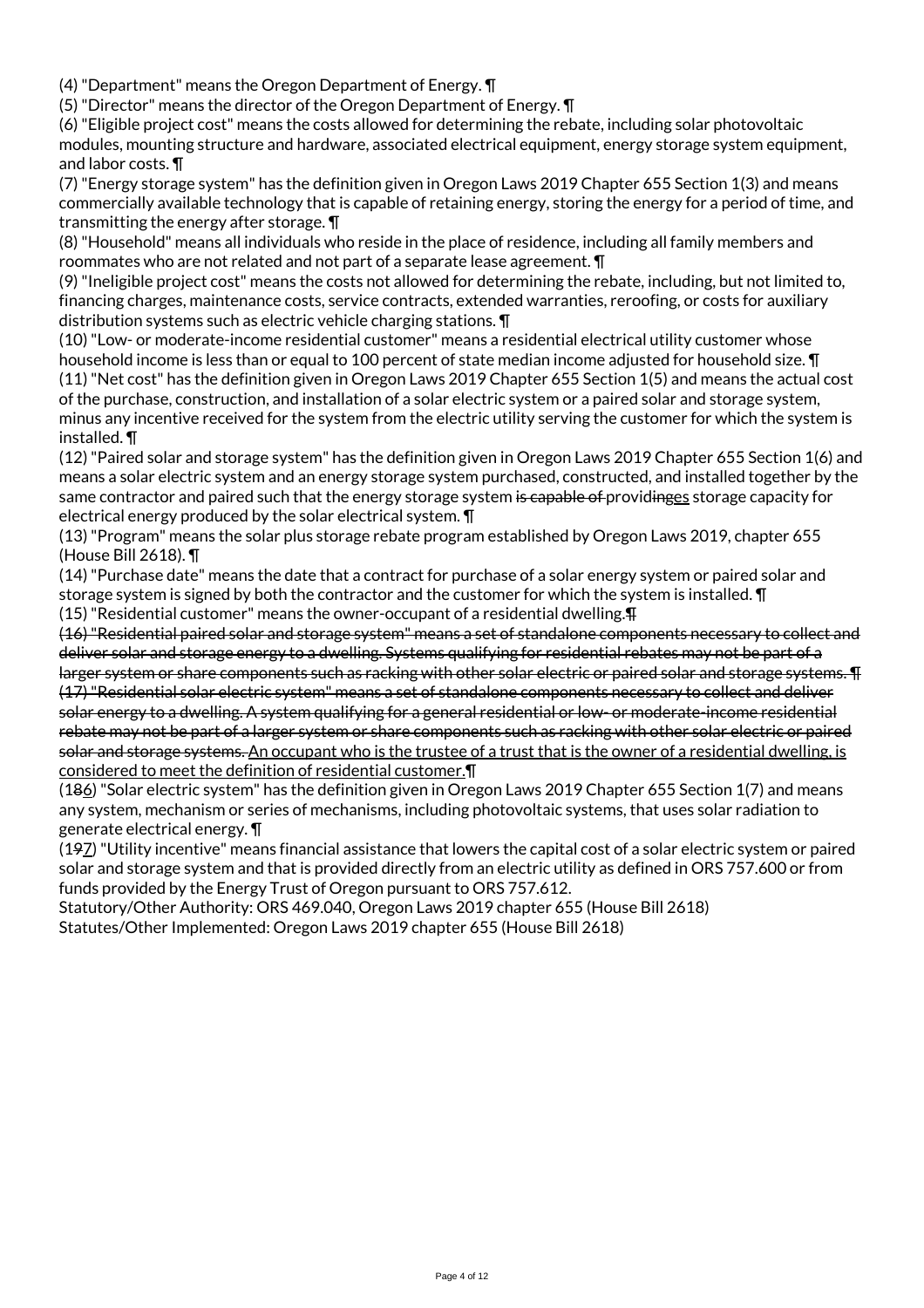RULE SUMMARY: The proposed amendment makes permanent a current temporary rule and removes rule language requiring that contractors who are Energy Trust of Oregon solar trade allies must have four out of five stars. Instead, contractors who are Energy Trust of Oregon solar trade allies and who are currently eligible to apply for Energy Trust of Oregon rebates would be eligible to register for and make reservations under the Oregon Solar Plus Storage Rebate Program. This proposed amendment reflects the current status of Energy Trust of Oregon's trade ally certification program.

CHANGES TO RULE:

### 330-240-0020

## Contractor Eligibility

(1) In order to participate in the program, a contractor must meet the eligibility requirements provided in these rules. Once the Department has confirmed a contractor's eligibility, the contractor will receive login credentials to use the software system designated by the Department to receive and track reservation applications. ¶ (2) The Department may begin accepting contractor registrations January 1, 2020. The Department may continue to accept new contractor registrations throughout the duration of the program until all funds allocated to the program have been spent or the sunset of the program, whichever comes first. ¶

(3) A contractor must meet the eligibility requirements listed below and submit appropriate documentation to the Department. The Department will verify the completeness and accuracy of information submitted by a contractor as part of the contractor registration process. ¶

(a) A contractor that constructs or installs a solar electric system or paired solar and storage system, or a subcontractor that constructs or installs a solar electric system or paired solar and storage system on behalf of a contractor that offers such systems for sale, must hold any license, bond, insurance or permit required to construct or install a solar electric system or a paired solar and storage system. The contractor or any subcontractors performing construction or installation must maintain all applicable licenses, bonds, insurance or permits throughout the construction and installation period until the solar electric system or paired solar and storage system is complete. ¶

(b) If the contractor is an Energy Trust of Oregon solar trade ally<del>, the contractor must have at least four stars in</del> the five-sta who is currently eligible to apply for Energy Trust of Oregon incentives on behalf of customers, the contractor is eligible to register for the program and make reservations under the program. Contractors are required to notify the Department within five business days of becoming ineligible to apply for Energy Trust of Oregon rating system.incentives. ¶

(c) If the contractor is not an Energy Trust of Oregon solar trade ally, the contractor must meet at least one of the following requirements: ¶

(A) The contractor either holds, or employs an individual holding, the PV Installation Professional (PVIP) certification administered by the North American Board of Certified Energy Practitioners (NABCEP), or the contractor employs both a PV Installer Specialist (PVIS) certified by NABCEP and a person with the NABCEP PV Technical Sales (PVTS) certification. ¶

(B) The contractor is identified as an approved solar PV installer on a list maintained by an electric utility as defined in ORS 757.600 serving customers in Oregon. ¶

(4) The Department reserves the right to verify all applicable licenses, bonds, insurance, permits or certifications of a contractor at any time, including a contractor's status as a solar trade ally with Energy Trust of Oregon. Statutory/Other Authority: ORS 469.040, Oregon Laws 2019 chapter 655 (House Bill 2618) Statutes/Other Implemented: Oregon Laws 2019 chapter 655 (House Bill 2618)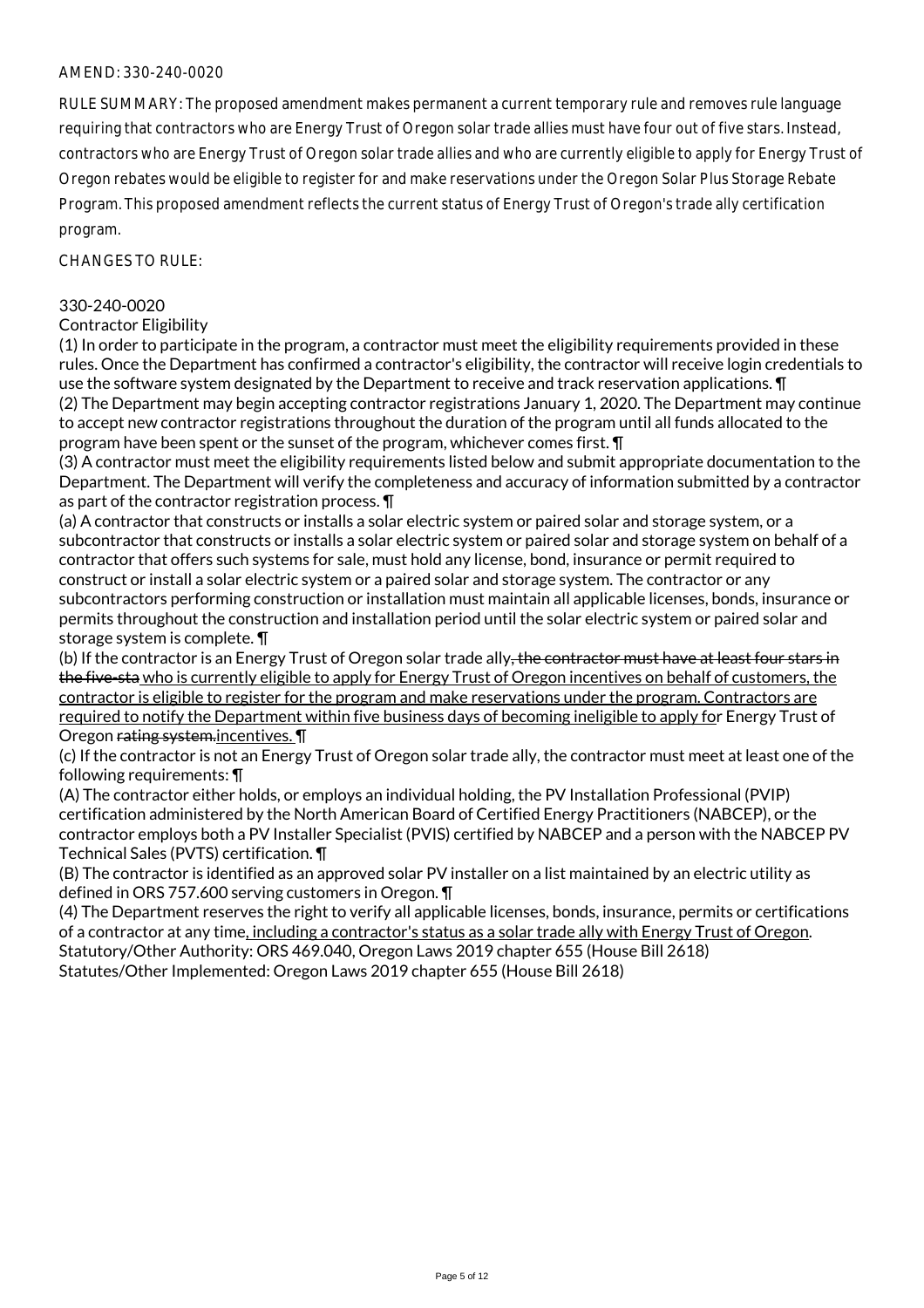RULE SUMMARY: Amendments include information that was formerly in the definitions section. Other amendments allow a solar or paired solar plus storage system to share an AC disconnect and main utility panel; and a photovoltaic array with modules that do not meet the minimum Total Solar Resource Fraction qualifications to still receive a rebate, by counting only the modules that meet the standard in calculating the rebate amount. Additional edits align rule with statute.

CHANGES TO RULE:

### 330-240-0030

#### Project Eligibility

 $(4)$  To be eligible for a rebate for the sale, construction, or installation of a solar electric system or a paired solar and storage system, the system must meet the following requirements: ¶

 $(a_1)$  The solar electric system or paired solar and storage system must be installed by an eligible contractor. The contractor may use subcontractors in the construction or installation of a solar electric system or paired solar and storage system; however, all firms and individuals working on the construction or installation of a solar electric system or paired solar and storage system, whether working on behalf of the contractor or a subcontractor, must hold any license, bond, insurance or permit required for the work performed. ¶

(b2) In the case of a paired solar and storage system, the solar electric system and energy storage system must be purchased together from the same eligible contractor. ¶

(c3) In the case of a paired solar and storage system, the solar electric system and associated energy storage must be constructed and installed together by the same eligible contractor or a subcontractor working for the eligible contractor, as provided in subparagraph (a), such that the energy storage system is capable of providinges storage capacity for electrical energy produced by the solar electric system. ¶

(d4) In the case of a paired solar and storage system, the system must include a minimum of one kilowatt DC of solar electric nameplate capacity for every five kilowatt-hours of battery storage. ¶

(e5) The purchase contract for a solar electric system or paired solar and storage system must be signed on or after January 1, 2020.¶

 $(f_0)$  A contractor must submit a reservation application before starting construction or installation of a solar electric system or paired solar and storage system in order to be eligible for a rebate. ¶

(g7) The solar electric system or paired solar and storage system must be installed on real property in Oregon. [ (h8) The solar electric system or paired solar and storage system must benefit a residential customer or a lowincome service provider as defined in these rules. ¶

(i9) The solar electric system or paired solar and storage system must consist of new equipment.  $\P$ 

 $(j10)$  In the case of a solar electric system, the system must contain all components necessary to convert and deliver solar energy into electrical energy for use in a dwelling or commercial application. ¶

 $(k_11)$  Equipment purchased for a solar electric system or a paired solar and storage system must include a manufacturer warranty covering the following: ¶

(Aa) The photovoltaic inverters for a minimum of five years against manufacturer's defects ¶

(Bb) Photovoltaic modules for a minimum of 20 years against degradation of performance below 80 percent of original output under standard test conditions ¶

(l12) All installations of a solar electric system or paired solar and storage system must include a total system workmanship warranty that covers the installation of solar panels, inverters, racking, patented roof protection systems, roof penetrations, batteries, electrical and mechanical parts, and wiring for the duration of at least five years. ¶

(m13) Any equipment installed as part of a solar electric system or paired solar and storage system must meet industry standards and the technical specifications provided in these rules. ¶

(n14) The solar electric system or paired solar and storage system must have received all applicable electrical and structural permits from the local jurisdiction and must pass all final inspections conducted by the authority having jurisdiction. **T** 

(o15) The solar electric system or paired solar and storage system must follow electric utility-specific rules and regulations. ¶

(p16) The Total Solar Resource Fraction ("TSRF") shall be calculated for each PV photovoltaic array and provided to the Department for reporting in the Department's designated software system. The Department reserves the right to request documentation from a solar site analysis tool and to conduct independent verification of TSRF values. If all modules in a photovoltaic array do not meet the minimum TSRF requirement under this section, an eligible contractor may apply for a reservation based on the eligible modules. Only photovoltaic modules that meet the minimum performance standards of this section represent installed capacity for the purpose of solar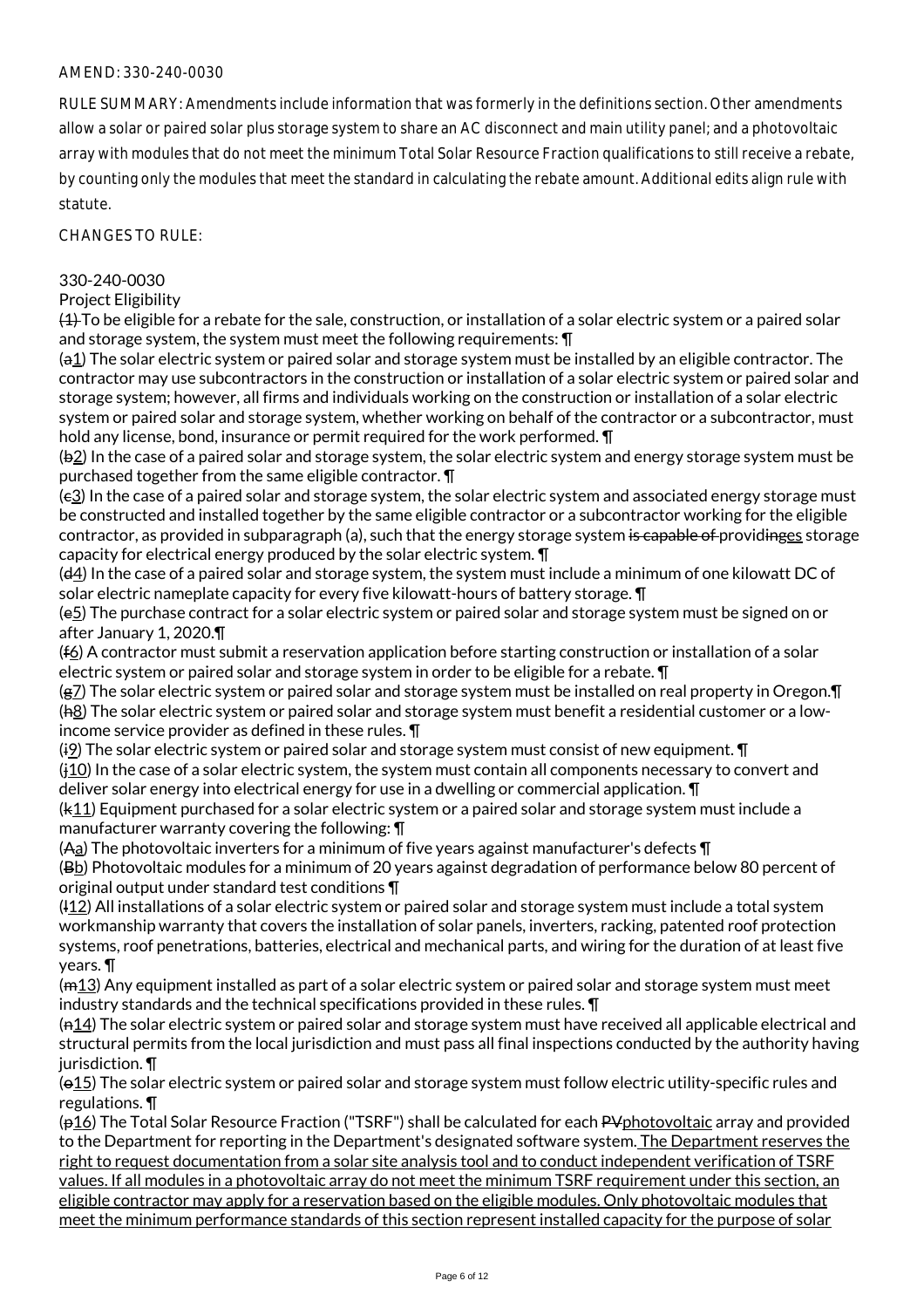electric system rebate calculations. All installations must meet the following minimum performance standards. : [ (Aa) For on-site shade analysis the TSRF must be 75 percent or greater at all points on the PVphotovoltaic array.  $\P$ (Bb) For remote shade analysis the TSRF must be 80 percent or greater for the roof plane where the PV array is located. ¶

(C) The Department reserves the right to request documentation from a solar site analysis tool and to conduct independent verification of TSRF values. ¶

(qphotovoltaic array is located.¶

(17) Under no circumstances will more than one rebate be issued under the program for the same solar electric system or paired solar and storage system.¶

 $(F_1B)$  A solar electric system or paired solar and storage system installed for a low income service provider who is eligible under 330-240-0070 paragraph (34) must be installed on a public building that provides social services to low- or moderate-income individuals, or provides emergency shelter and/or communications in disaster situations.¶

(19) A solar electric system or paired solar and storage system may share an AC disconnect and main utility panel.¶

(20) A solar electric system or paired solar and storage system qualifying for residential rebates may not be part of a larger system or share components such as racking with other solar electric or paired solar and storage systems. Statutory/Other Authority: ORS 469.040, Oregon Laws 2019 chapter 655 (House Bill 2618) Statutes/Other Implemented: Oregon Laws 2019 chapter 655 (House Bill 2618)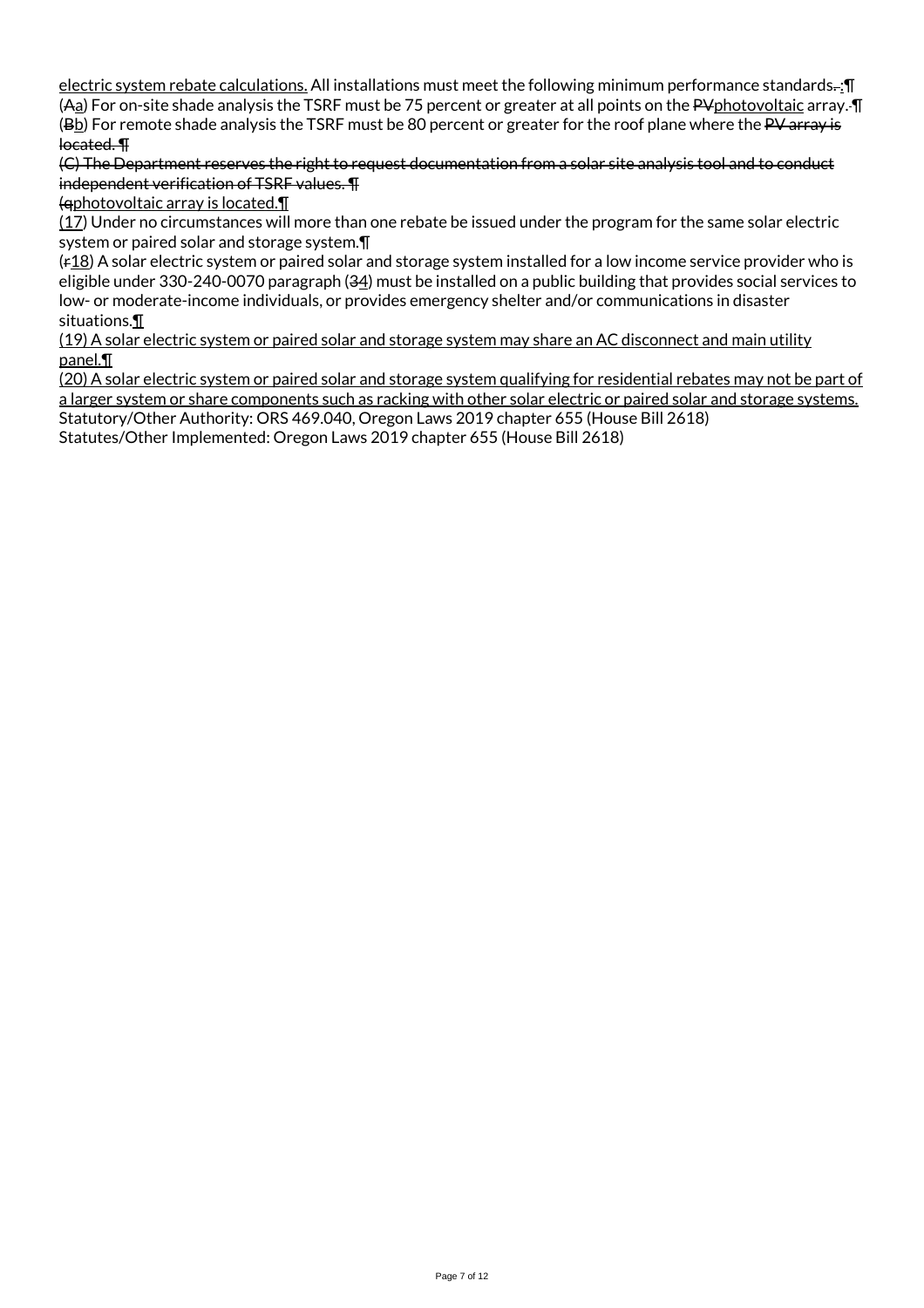RULE SUMMARY: Amendment adds the option of submitting a federal tax transcript as evidence of low- or moderateincome eligibility under the program.

CHANGES TO RULE:

## 330-240-0060

Low- or Moderate-Income Residential Customer Eligibility

(1) In order to qualify for the rebate rate offered under the program for low- or moderate-income residential customers, the homeowner where the installation will be located must provide proof of eligibility. Proof of eligibility shall be provided in the following ways:¶

(a) A homeowner will be considered eligible if the Department verifies with the Oregon Housing and Community Services Department that the homeowner is eligible for one of the following Oregon Housing and Community Services Department programs: ¶

(A) Low Income Home Energy Assistance Program (LIHEAP) .¶

(B) Oregon Energy Assistance Program (OEAP)-1

(C) Low Income Weatherization Assistance Program (LIWAP) .¶

(b) A homeowner will be considered eligible if the homeowner provides the Department an eligibility notice for the homeowner's household that has been received in the past seven months for one of the following Oregon Department of Human Services or Oregon Health Authority programs: ¶

(A) Supplemental Nutrition Assistance Program (SNAP) .¶

(B) Oregon Health Plan (OHP) (Medicaid) .¶

(C) Children's Health Insurance Program (CHIP; this option is available only for households consisting of six or fewer people) . **T** 

(c) A homeowner will be considered eligible if the homeowner provides the Department with an US Internal Revenue Service or Oregon Department of Revenue tax transcript for each tax filer residing at the household for the most recent tax filing year immediately preceding the current year, or the transcript for the year prior if the tax return for the most recent tax filing year has not yet been filed, that demonstrates their household income is less than or equal to 100 percent of state median income adjusted for household size.¶

(2) The Department will provide low- or moderate-income eligibility certification forms to contractors. For each installation where the customer claims eligibility for the rebate rate for low- or moderate-income residential customers, all legal owners of the property must sign the form, certifying that the information is accurate. The contractor must submit a scanned copy of the form and accompanying documentation under paragraph (1)(b) or paragraph (1)(c), if applicable, to the Department as part of the reservation application.

Statutory/Other Authority: ORS 469.040, Oregon Laws 2019 chapter 655 (House Bill 2618)

Statutes/Other Implemented: Oregon Laws 2019 chapter 655 (House Bill 2618)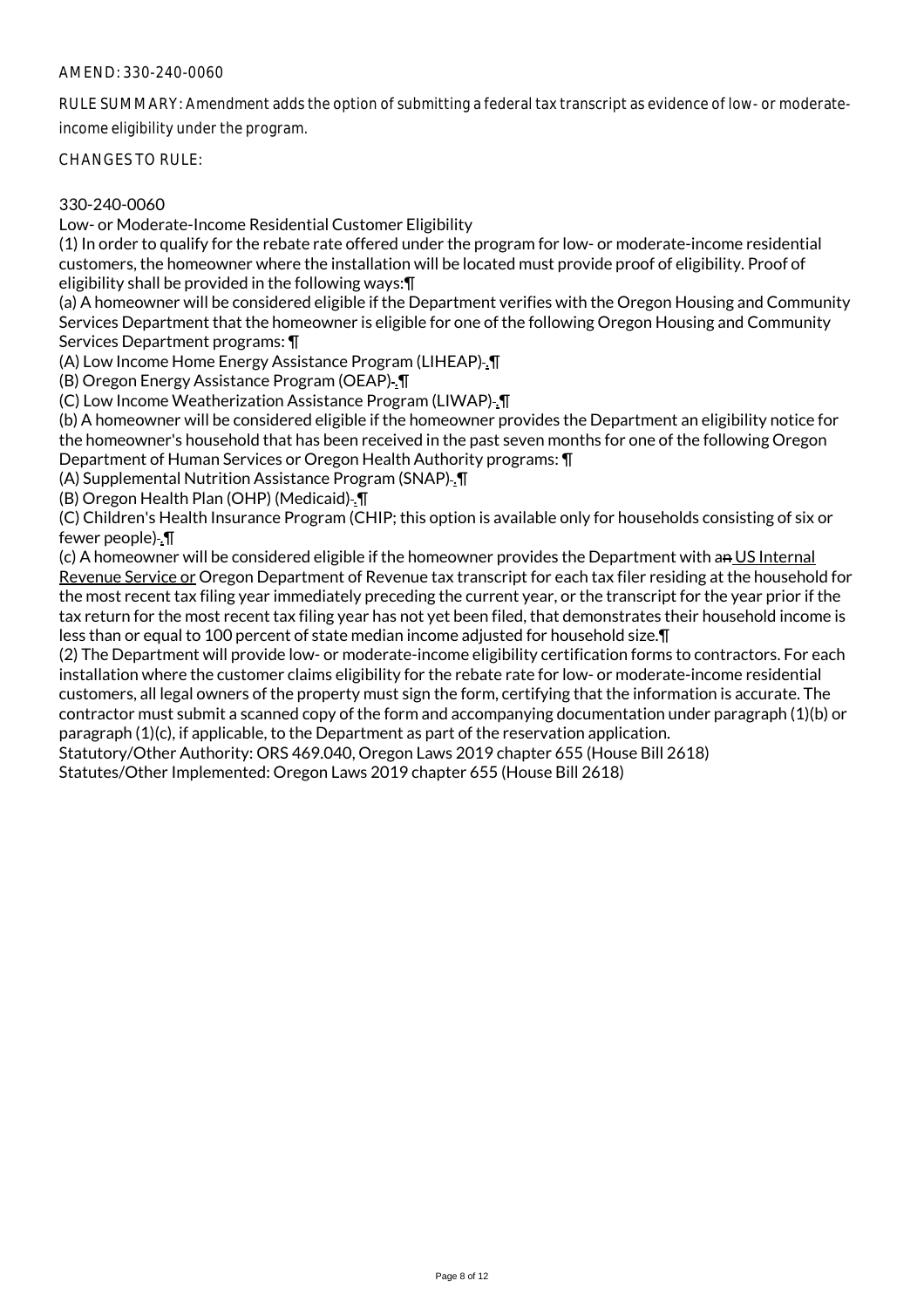RULE SUMMARY: Rule change adds a Low-Income Service Provider category of owners of a solar or solar and storage system that offsets electric utility expenses incurred by the low-and-moderate income tenants and is located on a lowincome housing development.

CHANGES TO RULE:

### 330-240-0070

Low-Income Service Provider Eligibility

OrganizationNonresidential customers eligible as a "low-income service provider" under the program include the following:¶

(1) A developer or owner of affordable multifamily housing eligible to receive public assistance under one or more housing development or rental assistance programs administered by Oregon Housing and Community Services. ¶ (2) The owner of a solar electric system or paired solar and storage system that:¶

(a) Is located on, and generates electrical energy for, a dwelling that has received public assistance under one or more housing development or rental assistance programs administered by the Oregon Housing and Community Services Department; and¶

(b) Offsets electric utility expenses incurred by one or more low- and moderate-income tenants.¶

(3) A community service organization, which is a public or tribal entity, or a private entity organized under section 501(c) of the federal tax code, whose primary purpose is to offer health, dental, social, financial, energy conservation, or other assistive services to individuals or households with incomes at or below 100 percent of the state median income by household size. Examples of eligible organizations include health or dental clinics, food banks, homeless shelters, childcare centers, senior citizen centers, and community action partnership agencies that serve low- or moderate-income individuals and households, or as approved by the Director. The entity must provide documentation to the Department that it provides assistive services to low- or moderate-income individuals. Accepted documentation may include but is not limited to the receipt of public funding for the purpose of providing assistive services to low- or moderate-income individuals or families or the receipt of philanthropic funding that advances a mission to serve low- or moderate-income individuals. A private organization claiming eligibility as a low-income service provider under this subparagraph must provide sufficient information to allow the Department to determine the organization's eligibility by providing documentation to the Department that it provides assistive services to low- or moderate-income individuals.¶

(34) A tribal or local government entity such as a city, county or school district which uses public buildings to provide social services to low- or moderate-income individuals, or to provide emergency shelter and/or communications in disaster situations. The entity must provide documentation to the Department that it provides social or emergency services to low- or moderate-income individuals. Accepted documentation may include but is not limited to the receipt of public funding for the purpose of providing assistive services to low- or moderateincome individuals or families or the receipt of philanthropic funding that advances a mission to serve low- or moderate-income individuals.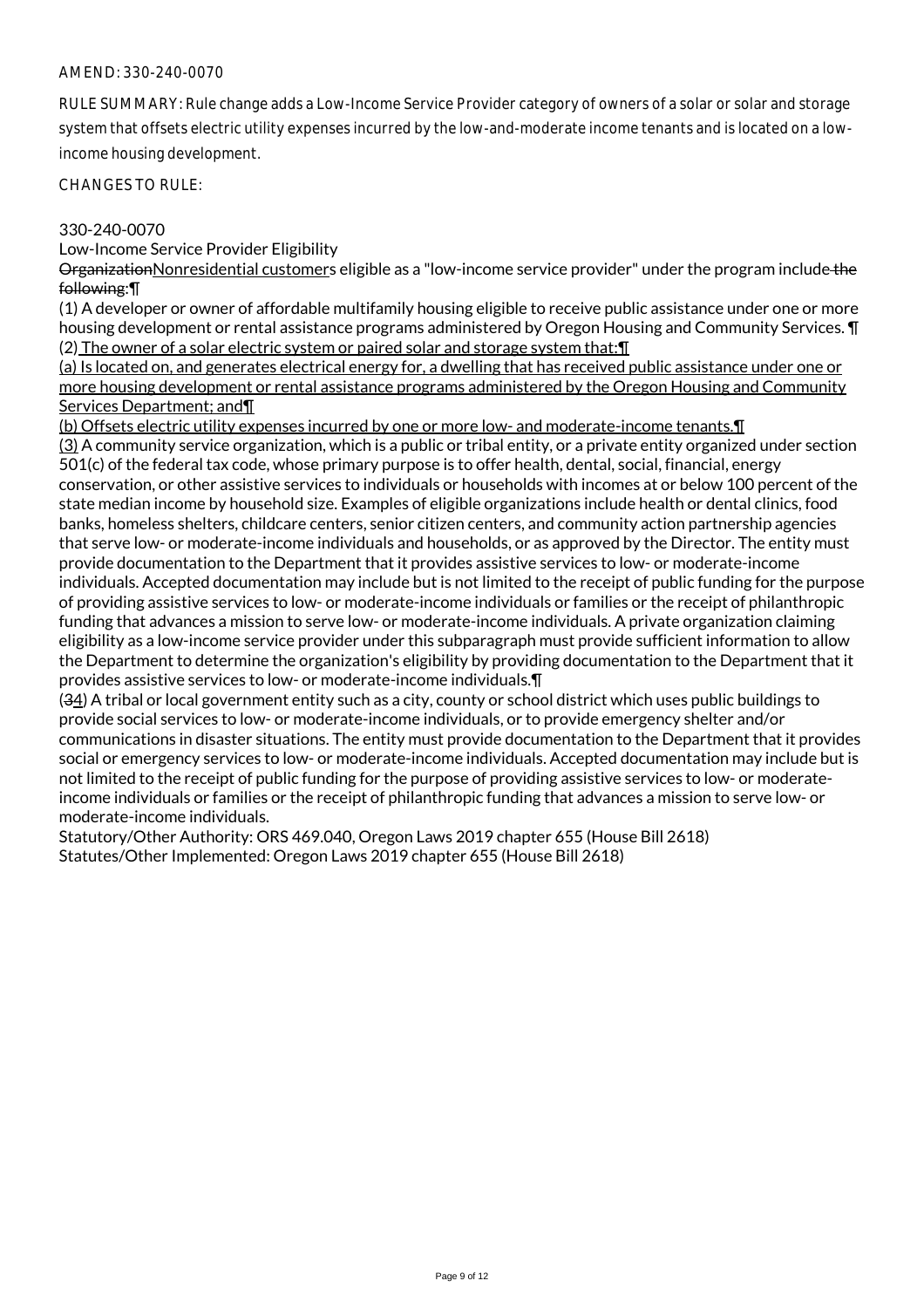RULE SUMMARY: The amendment states the point that funds are reserved.

CHANGES TO RULE:

## 330-240-0120

Reservation Process

(1) Contractors must submit an application to reserve a rebate for a solar electric system or a paired solar and storage system using the Department's designated software system. The Department will begin accepting reservation applications on January 22, 2020, from contractors who have established eligibility under the program for contracts entered into on or after January 1, 2020. The schedule for the availability and allocation of rebate funds by customer category is specified in 330-240-0150.¶

(2) The following information about an installation must be provided to the Department to make a reservation application: ¶

(a) Name of customer. ¶

(b) Whether the installation benefits a residential customer or a low-income service provider. ¶

(c) Address of installation and unit number, if applicable. ¶

(d) Size of the solar electric system. ¶

(e) System specifications of the solar electric system, as listed in the Department's software system. ¶

(f) Total Solar Resource Fraction, or TSRF, for the photovoltaic array. ¶

(g) Size of the energy storage system, if applicable. $\P$ 

(h) System specifications for the energy storage system if applicable, as listed in the Department's software system .¶

(i) For a residential customer, whether the customer claims to be qualified as low-income or moderate-income .¶

(j) Eligible project cost for solar electric system .¶

(k) Eligible project cost for energy storage system, if applicable .¶

(I) Whether the project will receive a utility incentive. $\P$ 

(m) Amount of utility incentive, if applicable .¶

(n) Date of contract signed between customer and contractor .¶

(o) Copy of the signed contract .¶

(p) Other information as requested by the Department .¶

(3) Reservation applications for low-income service providers must provide the following information in addition to the information in paragraph (2): ¶

(a) For multifamily affordable housing: the state and/or agencies which have awarded public subsidies to the project, the number of units in the project, and the projected occupancy date .¶

(b) For low-income service providers other than multifamily affordable housing: documentation required to verify the organization's eligibility consistent with program rules. ¶

(4) The Department's software system will confirm receipt and will give each reservation application a time and date stamp signifying the time and date the initial reservation application is received. The Department will review reservation applications in the order that they are received, based upon the time and date stamp. The Department will provide written notice to the contractor once a reservation application has been approved or denied. Subject to the availability of funds, program funds will be reserved for a project following departmental approval of a reservation request.¶

(5) A reservation for a residential customer installation is valid for 180 days unless extended under OAR 330-240- 0130. If a rebate is not claimed within 180 days and the reservation is not extended, the reservation will no longer be valid. ¶

(6) A reservation for a low-income service provider installation is valid for one year unless extended under OAR 330-240-0130. If a rebate is not claimed within one year and the reservation is not extended, the reservation will no longer be valid.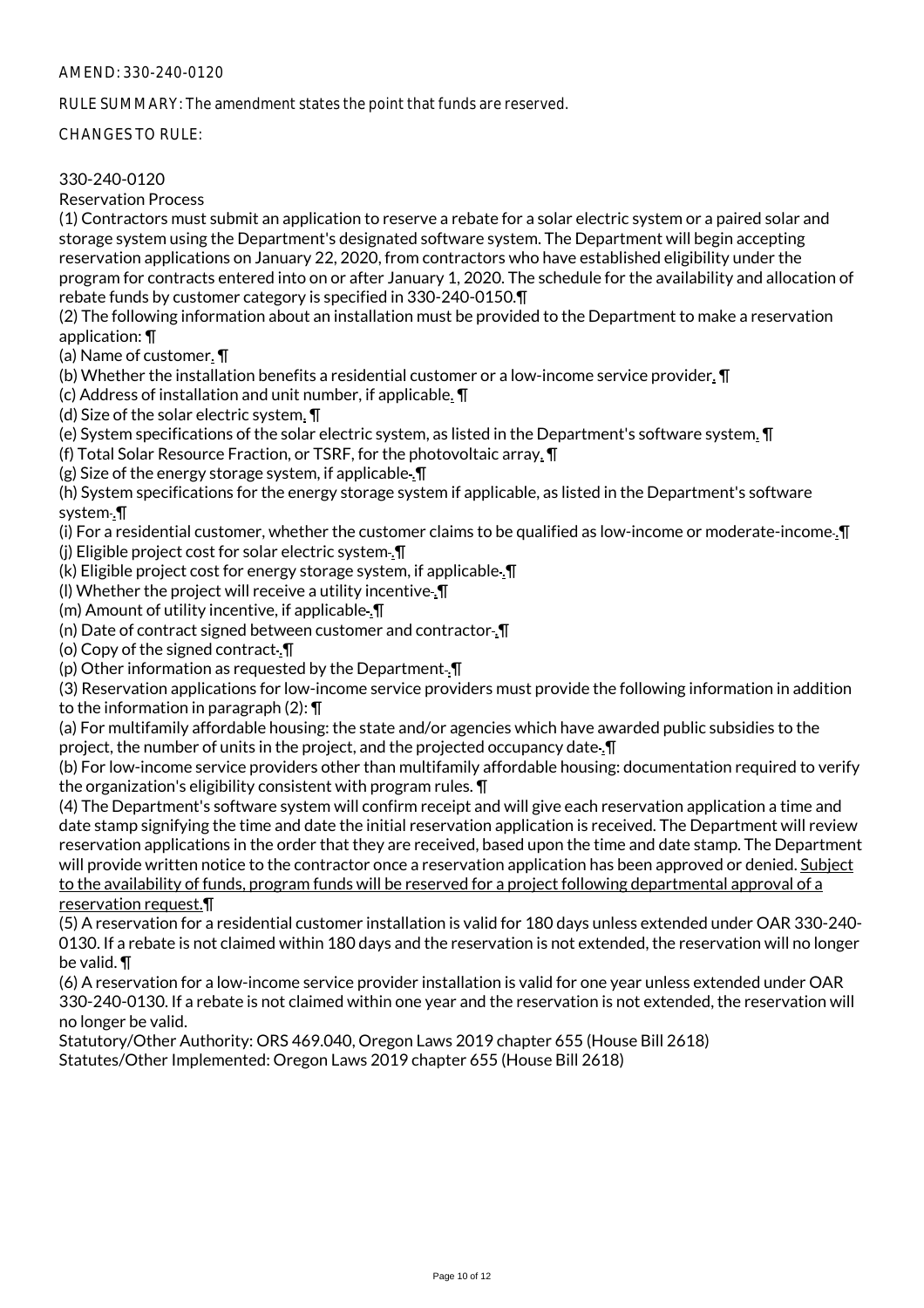RULE SUMMARY: The amendment grants one further 180 day extension to rebate reservations.

CHANGES TO RULE:

## 330-240-0130

Amending or Extending a Reservation

(1) A contractor may make changes to system size or specifications for a solar electric system installation or a paired solar and energy storage system installation after submitting a reservation application and before claiming a rebate. ¶

(2) If a contractor increases the size of an installation for which a reservation application was previously submitted, such that the customer is eligible for a larger rebate amount than the initial reservation application, the increase in rebate amount is subject to availability of funds as of the date the amended application is approved by the Department. ¶

(3) If a contractor adds energy storage to a solar electric system already having a reservation for a rebate under the program, such that the installation becomes a paired solar and storage system, the contractor must submit a new reservation application which will receive a new time and date stamp in the Department's software system. The rebate amount for a paired solar and storage system under this paragraph is subject to availability of funds as of the date the new reservation application for the paired solar and storage application is approved by the Department. ¶

(4) At the end of the 180-day reservation period, the Department may grant one 180-day extension to each reservation upon request for any reason. At the end of the 360-day extended reservation period, one final additional 180-day extension may be granted to each reservation upon request for any reason.¶

(5) The Department may grant additional 180-day extensions for a reservation for a low-income service provider upon the contractor submitting documentation that the project is making progress toward completion. Such documentation could include evidence that the project is meeting construction benchmarks or maintains valid site construction permits.